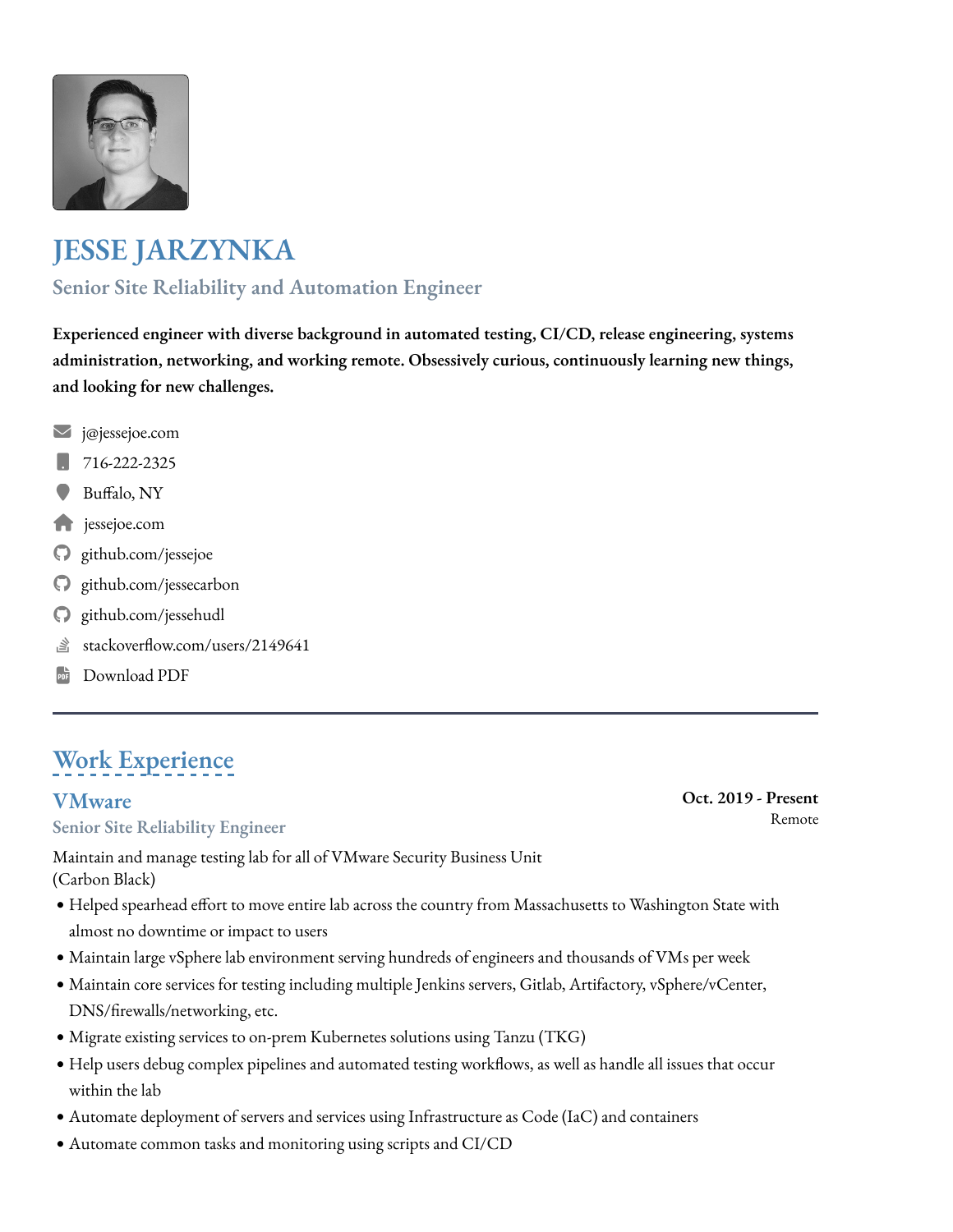- · Automate deployment and management of servers with Puppet/Ansible
- · Advocate for security across VMware and proactively look for improvements and weaknesses
- · Mentor and assist junior engineers

### **[Carbon Black](https://www.carbonblack.com/)**

**Aug. 2016 - Oct. 2019** Remote

#### **Senior Software Development Engineer in Test**

Automation, continuous integration, QA testing

- · Helped design and implement automated testing suite for multiple products across Windows/Linux/Mac using Python/pytest, Docker, vCenter, and Jenkins w/Groovy pipelines
- !" Automated existing manual test cases and test plans to free up manual tester time and provide more coverage
- . Worked with Release Engineering to hook automation and testing into the build process
- · Implemented Graylog (ELK) for log monitoring in test environments to monitor hard to find bugs and crashes
- !" Assisted with containerizing the product with Docker in order to deploy on-demand test environments
- !" Mentored existing engineers on best practices and provide code reviews
- · Evangelized and promoted automation across the company and leadership
- · Collaborated with developers on improving system quality and establishing efficient and thorough testing
- !" Assisted DevOps and Systems Engineering teams on creating test environments, test labs, and consult on technologies and products used
- · Interviewed new hire candidates across roles

### **[Hudl](https://www.hudl.com/)**

**Sept. 2014 - Aug. 2016** Remote

### **Quality Engineer**

Automation, continuous integration, QA testing

- !" Authored and maintained scalable and expandable automated testing framework in Python for Selenium (web) and Appium (mobile) testing, as well as HTTP/REST/GraphQL integration testing
- !" Added new automation, tests, and CI across many diferent areas of the product team and internal infrastructure, wherever needed
- · Provided code reviews and assistance to other Quality Engineers and Analysts
- · Helped maintain Hudl's AWS cloud infrastructure and participated in on-call rotation
- · Documented limitations and continually pushed for improvements to infrastructure and processes to increase testing consistency
- !" Interviewed, graded projects, and helped hire dozens of candidates across all roles including interns, engineers, PMs, and VPs
- !" Co-lead "Security Guild", focused on security related issues at Hudl, and best practices
- · Continually researched new technologies, testing frameworks, and libraries
- · Improved and pushed bug fixes upstream to open source projects Hudl uses
- · Mentored new employees

### **[Avere Systems](https://www.averesystems.com/)**

#### **Software QA Engineer**

Tested products and features to maintain quality and fnd bugs

- · Responsible for writing software automation for testing and debugging Avere products
- . Worked with developers finding, fixing, and verifying product bugs and solutions
- · Discovered weaknesses or enhancements that make the product better or easier to use

**Feb. 2013 - Aug. 2014** Remote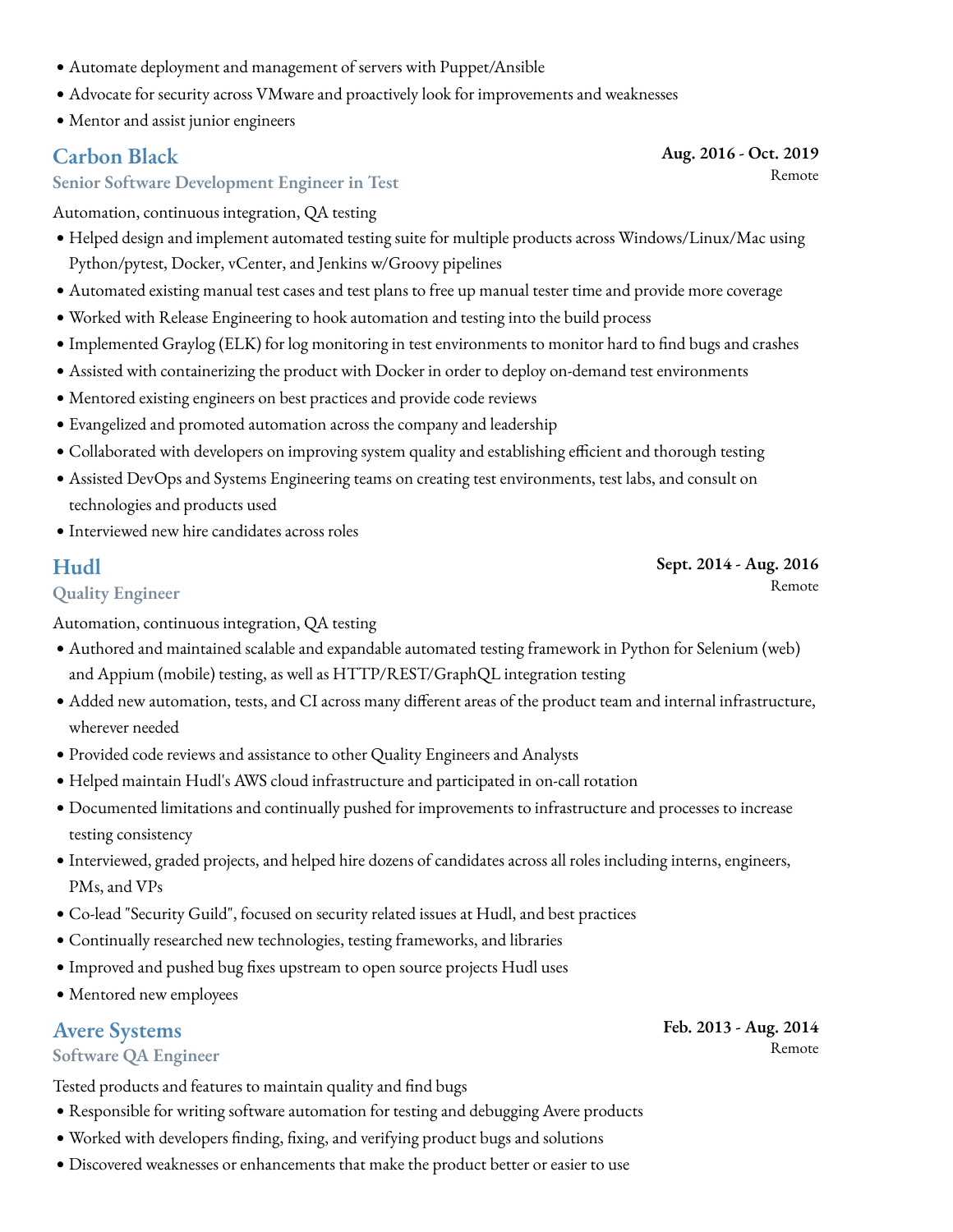- . Wrote and improved existing test plans and documentation
- !" Verifed new product features are well tested and working properly before shipping
- . Worked with members of all levels of staff with limited supervision
- · Implemented Selenium web testing framework for cross-browser automation
- · Test focus areas: advanced networking, installation/upgrade, management and configuration, and GUI

### **[Avere Systems](https://www.averesystems.com/)**

#### **Customer Experience Engineer**

Member of team of versatile support engineers handling all customer and internal support requests

- . Required to be resourceful and efficient in order to solve issues with minimal training or documentation
- . Utilizing a large variety of skill sets to take each issue from initial troubleshooting to resolution including log/statistic analysis, internal troubleshooting commands, OS debugging, packet capture analysis, internal process tracing and debugging, as well as engaging engineers when necessary
- . Required to discover root cause of each issue, including isolation to outside problems not related to the Avere product such as switch or routing problems, network bottlenecks, hardware failures, back-end storage communication, etc.
- · Direct customer interaction via phone, email, and desktop sharing resolving a wide range of issues from initial confguration, to performance analysis, to complex network/storage/product troubleshooting
- . Required to document, collect data, and reproduce issues in house if possible, providing engineers with as much information as possible to fx software issues
- · Providing feedback on product shortcomings, product enhancements, and customer pains
- !" Interfacing with all aspects of company including sales, engineers, marketing, customers, devops, etc.
- !" Trained new engineers as well as interviewing potential new candidates
- . Wrote tools and scripts for customer configuration, data analysis, and visualization
- · Documented common problems and solutions
- · Participated in weekly 24x7 on-call rotation

### **[LocalNet Corp.](https://www.localnet.com/)**

#### **Linux Systems Administrator**

Member of small team of administrators responsible for 300+ server infrastructure

- !" One of only two local admins who were responsible for all server hardware installation, troubleshooting and maintenance including being trusted with full security access to all buildings, hardware, and software
- . Regularly on-call in rotation with other admins, as well as "hands-on" on-call for remote admins when hardware needs physical interaction or maintenance
- · Performed complete power audit of server infrastructure and found that power could be reduced between \$13-15k per year by virtualizing physical servers
- Created VMware ESXi infrastructure and began complete physical-to-virtual conversion of entire server infrastructure, even manually converting outdated servers that rely on unsupported hardware
- !" Greatly improved server infrastructure by instituting RAID on core non-load-balanced servers as well as helped roll out completely customized Nagios monitoring system
- . Upgraded customer database from an outdated version of MySQL to new updated hardware with RAID w/BBWC, replication, optimized confguration settings, and appropriate tables converted to InnoDB from

**Jul. 2011 - Feb. 2013** Pittsburgh, PA

**Feb. 2009 - Jul. 2011** Bufalo, NY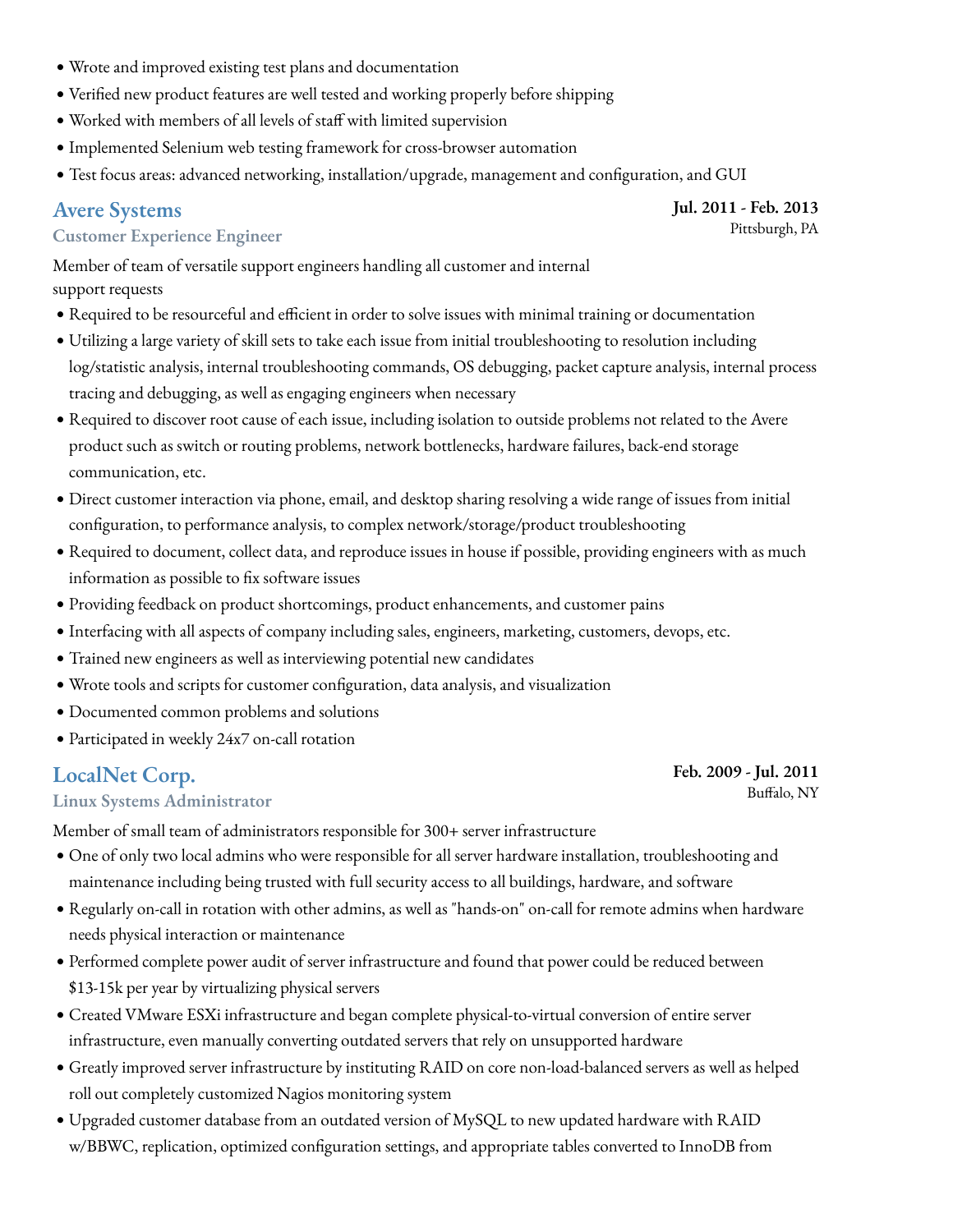MyISAM with performance improvements of 500% in some cases, all with less than 3 hours of downtime

- · Set up new load-balanced webmail front end and customized distributed email system serving over 250,000 customers in order to institute server side email fltering, without any disruption to email delivery
- !" Inventoried entire server infrastructure using open source software creating complete audit of hardware and software on all servers
- · Designed server hardware for digital signage distributed enterprise server product
- · Set up LTSP environment for the company's call center, re-using old Pentium III desktop PCs distributed across multiple servers saving the company thousands of dollars on machines for tech agents, and giving complete control over what they can do and access
- · Designated "hardware guy" for all equipment, have built and troubleshot hundreds of servers in a completely heterogeneous environment from many diferent vendors
- . Responsible for documenting all completed projects as well as interviewing/training of new admins
- · Daily monitoring and support of email systems, distributed hosting environments, and disk/tape backups
- !" Kept servers patched for vulnerabilities and compliant with TrustKeeper/Trustwave auditing
- · Dozens of upgrade/security maintenance windows performed during off hours, usually 2-6am, many times involving coordination with other departments

## **[Ingram Micro](https://www.ingrammicro.com/)**

#### **Technical Support Engineer II**

- · Pre-sales infrastructure and design consultation with worldwide VAR accounts to design and configure solutions for business needs in the areas of networking, wireless, IP telephony, servers/blades, PCs, fbre channel storage, load balancing, and others
- · Post-sales configuration and troubleshooting of Cisco networks including routers, switches/chassis, voice gateways, frewalls, IP Telephony and Unifed Communications, as well as Linux software deployments
- · Maintenance, configuration, and redesign of a fully functional internal enterprise network for hundreds of users including servers, tape libraries and SAN
- · Level 2 technician with responsibility of full knowledge of the supported products including escalations from level 1 technicians
- · Training for new technicians, licensing specialists, and re-sellers in person or via WebEx on all areas of technology including networking, systems/servers, storage, and power
- !" Proactively discovering gaps in knowledge of the team and resolving via team or 1-on-1 training sessions
- !" Provided feedback in multiple areas of Ingram Micro's business directly resulting in improvement of business operations, expenses, efficiency, and reliability including in house applications, remotely located servers and networking equipment
- · Leader in Ingram Micro's World Class Tech Support which is renowned worldwide as the best in distribution including consistently being voted #1 by CRN magazine and CompTIA; excelling in consistency, accuracy, and prompt response
- · Leader of the F5 Networks team including off-site training on BIG-IP from F5 in NYC
- · Installation and configuration of Windows Active Directory/IIS/Exchange servers

## **Cyber Source**

### **Admin/System Builder/Web Developer**

· Linux systems administrator including configuration and regular maintenance of production e-mail, web, and

#### **Sept. 2006 - Feb. 2009** Bufalo, NY

#### **Jan. 2002 - Sept. 2006** Bufalo, NY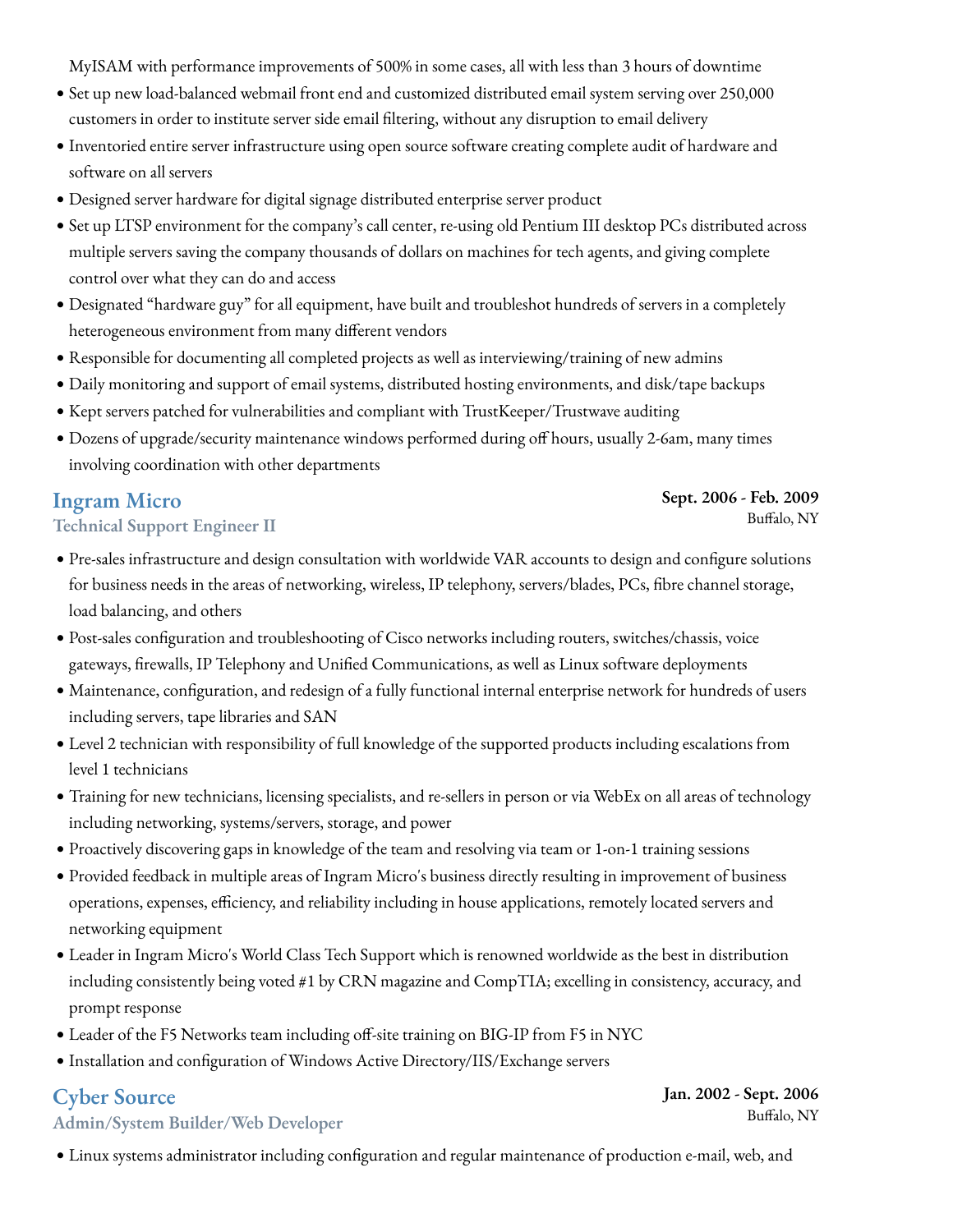backup servers

- · Website authoring and maintaining
- · Linux desktop installer including configuration of end user ready Linux machines for home or office use including VMware Workstation, Server, and Player
- . Configuration and installation of medium-sized office networks including LAN, WAN, and on-site calls
- !" Building complete systems/servers unsupervised
- !" Repairing and troubleshooting software and hardware errors of desktops/laptops

# **Skills**

- · Programming Python, Advanced
- · Programming Bash, Advanced
- · Programming PowerShell, Advanced
- · Programming PHP, Perl, Java, Basic
- · Programming Javascript, Basic
- · Programming Ruby, Basic
- · Systems Administration Linux, Advanced
- · Systems Administration Windows, Experienced
- · Systems Administration macOS, Experienced
- · Web Development CSS/HTML/HTML5, Intermediate
- !" Amazon Web Services (AWS) (EC2, S3, Lambda, etc.)
- $\bullet$  Automated testing (Unit, Integration, End-To-End Testing)
- · Containerization/Orchestration (Tanzu (TKG), Docker, Kubernetes, etc.)
- · Continuous Integration (CI/CD) (Jenkins, TeamCity, GitLab CI, Travis CI)
- · Configuration Management (Puppet, Chef, Ansible, Salt, etc.)
- !" Graylog, ELK (Elasticsearch, Logstash, Kibana)
- · Web Servers (Apache, NGINX, etc.)
- · Software Version Control (Git/Github/Gitlab, SVN, CVS, etc.)
- · JMeter load testing
- !" Networking and packet analysis (tcpdump, Wireshark, frewalls, etc.)
- · Building servers/hardware from consumer to enterprise
- · Virtualization (VMware vCenter/ESXi, Hyper-V, Xen, OpenVZ, VirtualBox)
- !" Agile Methodologies Scrum, Kanban
- · Mail servers (Sendmail, Postfix, qmail, etc.)
- · Storage Networking (SAN, NFS, SMB, NAS, etc.)
- · MySQL, PostgreSQL

# **Open Source Projects**

## $\mathbf{w}$ csd-covid  $\bigoplus$   $\bigcap$

Script for pulling Covid data from the Williamsville Central School District daily updates and publishing them to public charts using Python for web scraping, and Pandas for data analysis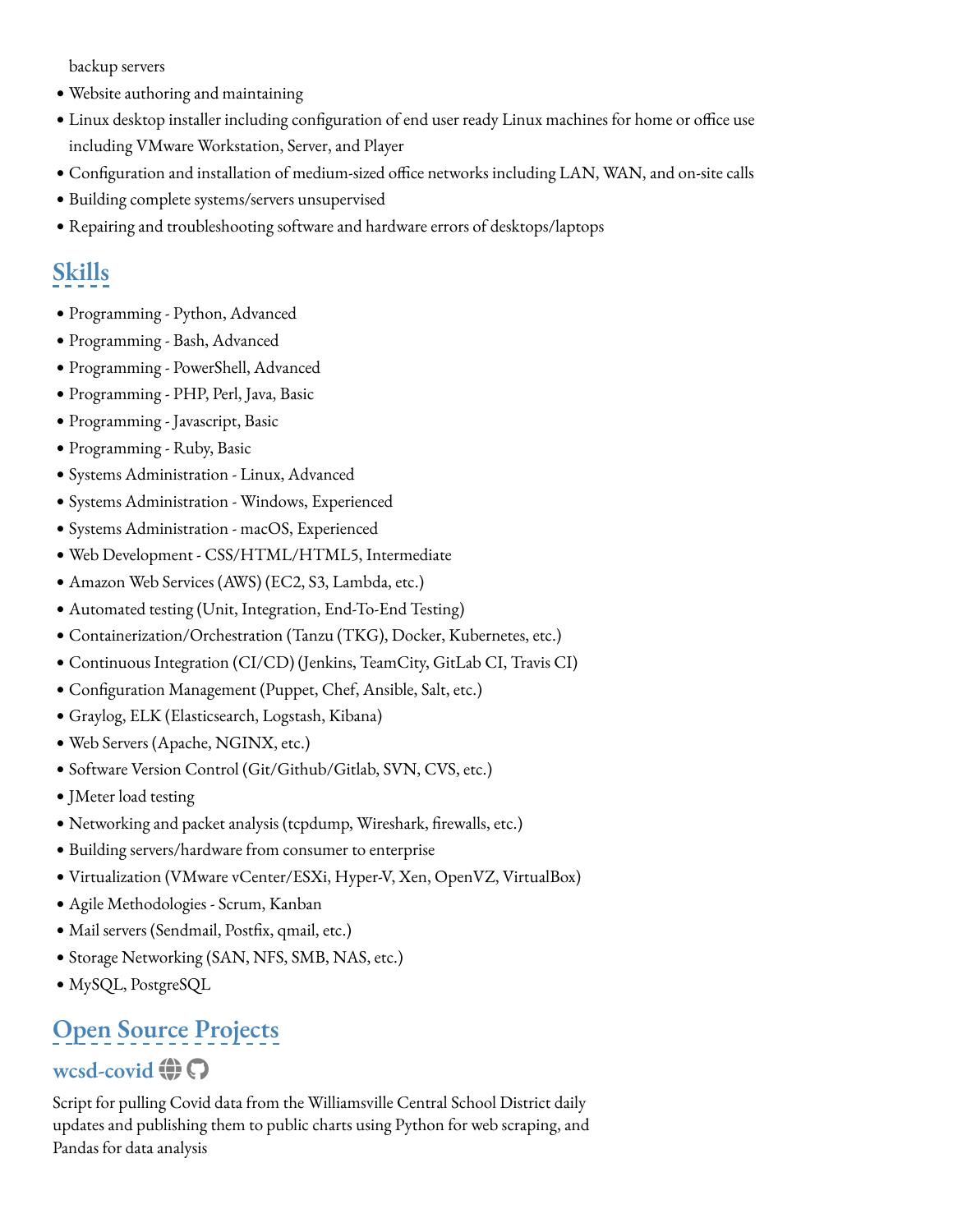# **boom-client** [!](https://github.com/jessejoe/boom_client)

Library for controlling the Boom Equalizer software for Mac, reverse engineered from packet captures

# **kisi-python** [!](https://github.com/jessejoe/kisi-python)

Client and scripts for interacting with the KISI lock API

# **Streaming Album Playlist Maker** [!](https://github.com/jessejoe/streaming_album_playlist_maker)

Script to create playlists from lists of album names for music services like Spotify

# **Open Source Contributions**

# **linux-nfs** C

**K**:  $\mathbf{\hat{R}}$   $\mathbf{\hat{R}}$  [\(](https://docs.google.com/document/d/1saQV-yRXCnmLDWrNd2korc-TiAo9eMPf1WwoSej7rJU/edit?usp=sharing) Caching bug in the readdirplus operation in the NFS client of the Linux kernel

# **Jenkins - Pipeline: Job plugin** #

 $\hat{\mathbb{R}}$  Console for multi-branch pipelines has gotten progressively slower over time

## **Selenium**

The When a Windows client is killed, Grid nodes can leave sessions/browsers open indefnitely

## **Appium** Js

 $\mathbf{H}$  [\)](https://github.com/appium/appium-android-driver/pull/139) ) Can no longer specify browserName with Grid desiredcaps

## **Twine** &

[\)](https://github.com/pypa/twine/pull/337) Print the response content when upload fails

### **nginx-proxy** '

The  $\mathbb I$  Change dhparam positional args to be inherited vars, standardize naming

## **Graylog/collector-sidecar** !

[\)](https://github.com/Graylog2/collector-sidecar/pull/94) Specify OS when building packages so they can be built on Mac

## **Golang service library** (

 $\mathbf{R}$  SysV init script can lead to multiple processes running

### **Golang service library** (

 $\mathbb{I}$  Add support for loading environment variables from optional file

## **BitBar** \*

[\)](https://github.com/matryer/bitbar-plugins/pull/388) Add more advanced VPN status/connection script

# **Ics.py** &

[\)](https://github.com/C4ptainCrunch/ics.py/pull/148) Improve trigger duration parsing logic

# **Spotipy** &

The  $\mathbb J$  Add cache\_path as a parameter to prompt\_for\_user\_token[\(](https://github.com/plamere/spotipy/issues/167)[\)](https://github.com/plamere/spotipy/pull/169)